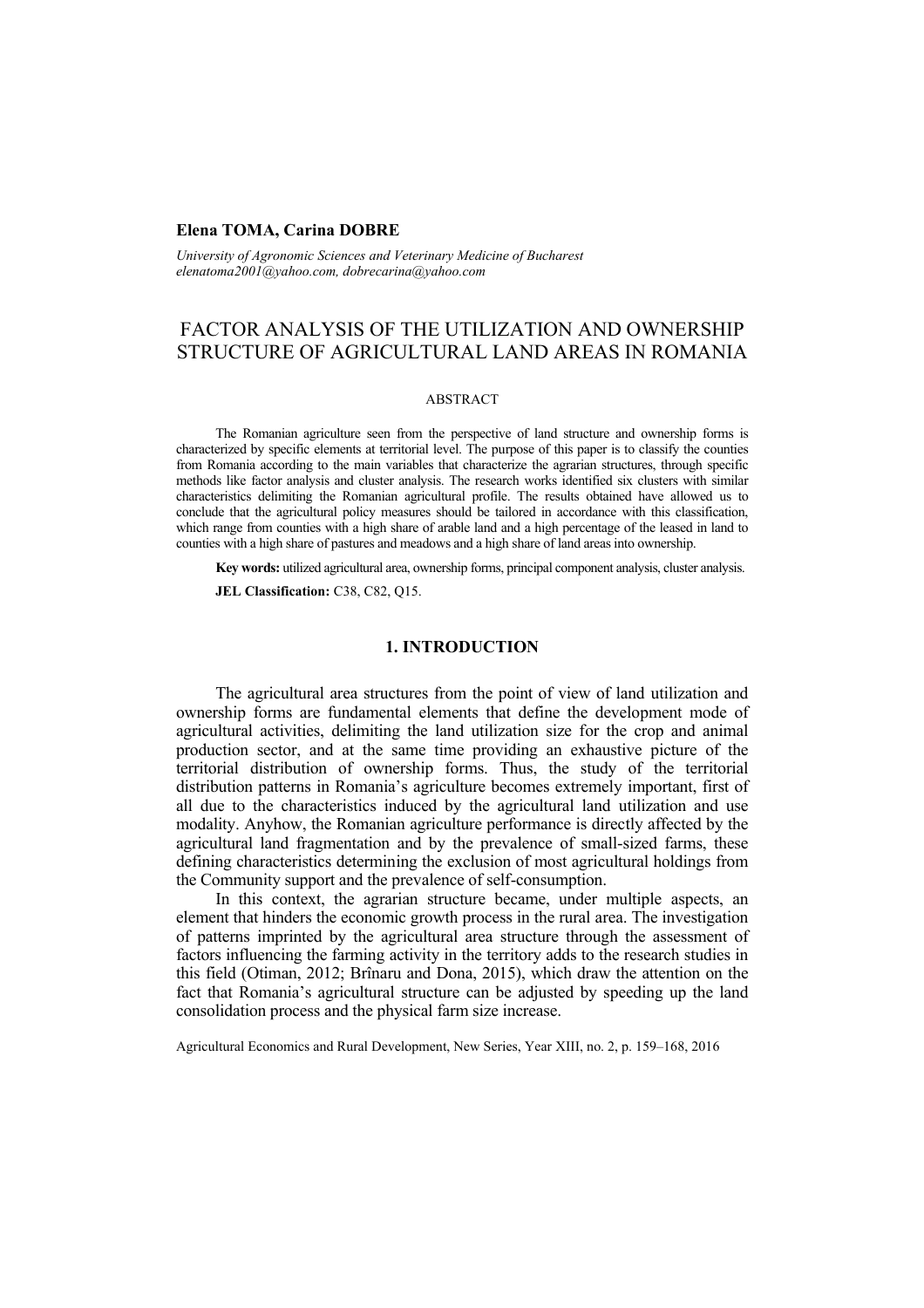## **2. STATE OF KNOWLEDGE**

In the specialty literature, the different forms of the structural changes were incorporated in exploratory patterns focusing on multiple types of quantitative and qualitative analyses. Kobrich (2003) recommends their utilization within the mathematical models of factor and cluster analysis, also specifying the need to construct typologies based on representative situations.

In this context, we can mention that the studies in this field start from the structural problems identified in agriculture in many countries, such as: the diminution in number of the population employed in agriculture, the high number of family farms, the different ownership forms, etc. These try to classify the regions under various forms, in order to ensure their comparability. Carmona (2010), for instance, focuses on the link between the typology of agricultural farms and the land utilization modality, while D'Amico *et al.* (2013) identifies six groupings that characterize the European agricultural systems, Romania being included, together with Bulgaria, Hungary and Poland, in the category of the East-European countries with a small-sized farm typology, very low productivity of land and labour and a low educational level of farmers. Rashidpour and Rasouli Azar (2016) try to identify the determinant factors that hinder land consolidation, putting into evidence the economic, social and political factors.

## **3. MATERIAL AND METHOD**

The principal components analysis (PCA), a specific method of the multivariate analysis, represents the preceding step to grouping the variables through the cluster analysis. The combination of the two methods is frequently met in the classification and assessment of agricultural systems (Lesschen *et al.*, 2005). The application of PCA needs: checking up the internal consistency of the data base (Cronbach alpha model); application of the *KMO test* (Kaiser-Meyer-Olkin) for capturing the partial correlations between variables (the factor analysis validation needs values close to 60% or over); the application of Bartlett test (Bartlett's Test of Sphericity) for checking up the multi-collinearity of the correlation matrix; choosing the Varimax rotation option (minimization of the number of variables with big factor loadings) and the Bartlett scores calculation method (the Bartlett test must have a p<0.05 probability). The Cluster type analysis permits the classification of variables into relatively homogeneous groups and the identification of groupings with similar characteristics (Everitt *et al.*, 2001). The application of this analysis presupposes: the utilization as inputs of factor scores resulting from PCA; the hierarchical clustering using Ward's method (Hair, 1998); *k-means cluster* application for generating the number of clusters for the identification of the distribution patterns of counties, according to the structural typology.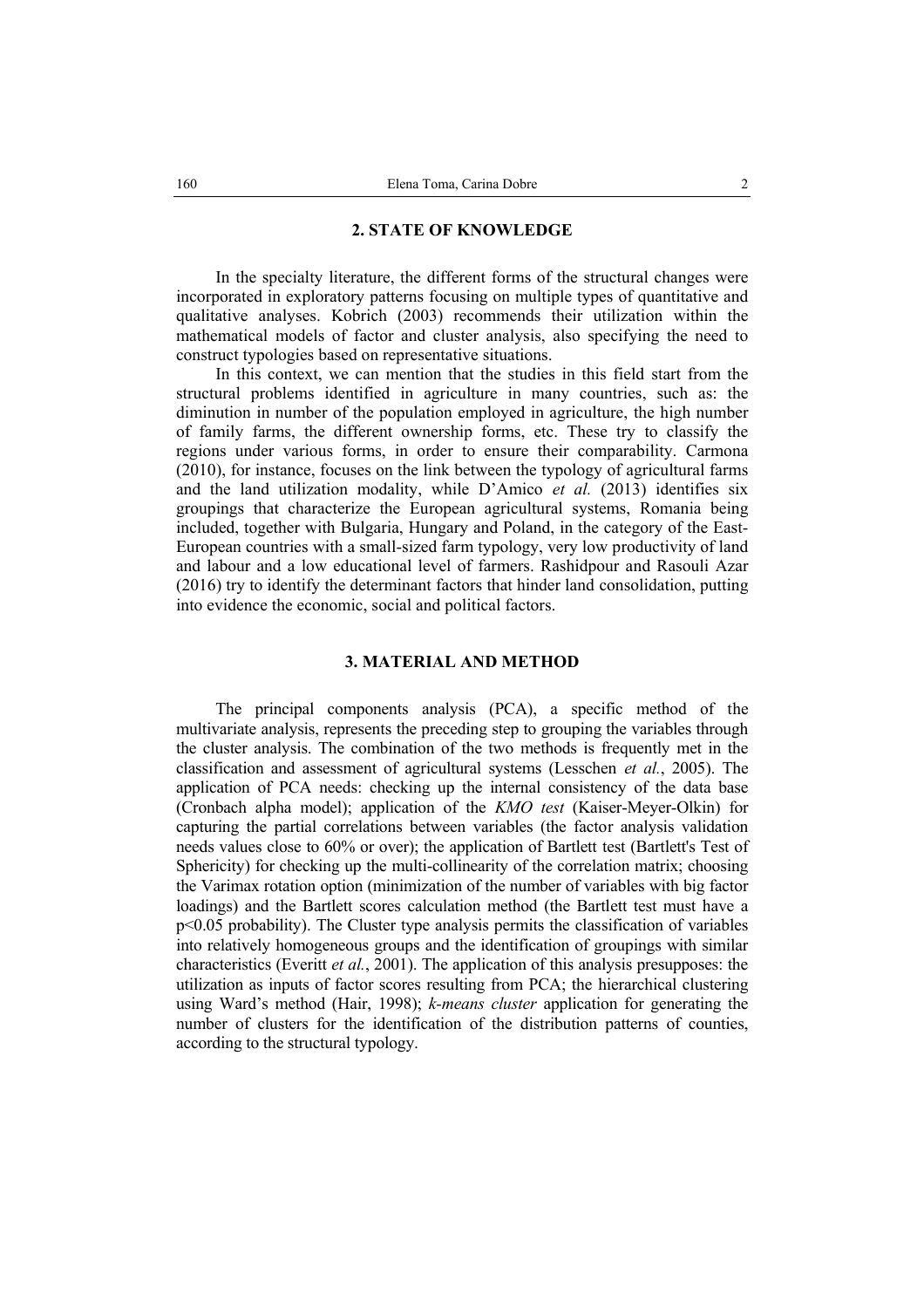The research works on the characterization of the agricultural land utilization and land tenure were based on the data supplied at county level by the last Structural Farm Survey in 2013. The factor analysis initially made had in view to generate two factor analyses, taking separately the utilized agricultural area (UAA) structure by the land utilization mode and the UAA structure by ownership forms. The Kaiser-Meyer-Olkin Measure test run only based on the land utilization variables and which identifies the global sampling measure was under 0.5 (0.255 respectively), suggesting that the factor analysis is inacceptable, as there are no correlations over 0.3 between the analyzed variables.

This led to the generation of a single PCA model on the basis of the following variables:

- Share of arable land in UAA;
- Share of pastures and hayfields in UAA;
- Share of permanent crops in UAA;
- Share of leased in UAA in total UAA;
- Share of UAA into ownership in total UAA;
- Share of UAA owned by the units with legal status in total UAA.

The factor analysis had in view these variables due to their high variability in the territory. The descriptive analysis of the necessary variables for the PCA model (Table 1) revealed that in Romania we have about 59% arable land, 37% pastures and hayfields and about 3% permanent crops (fruit farming, vine farming and other permanent crops).

|                                                   | Minimum | Maximum | Average | Standard<br>deviation |
|---------------------------------------------------|---------|---------|---------|-----------------------|
| Var 1. Share of arable land (in UAA)              | 12.66   | 94.84   | 59.25   | 23.080                |
| Var 2. Share of pastures and hayfields (in<br>UAA | 3.23    | 86.90   | 36.97   | 23.236                |
| Var 3. Share of permanent crops (in UAA)          |         | 9.62    | 2.55    | 2.104                 |

*Table 1*  UAA descriptive analysis by the land utilization pattern

*Source*: Authors' processing of Structural Farm Survey 2013 data in SPSS.

In Romania, in the year 2013, according to the descriptive analysis of the database, on the average, about 64.1% of UAA was land into ownership and about 24.8% was leased in land, while about 41.7% of UAA was farmed by the units with legal status.

#### *Table 2*  UAA descriptive analysis by land use mode (ownership structure)

|                                                           |       | Minimum   Maximum   Average   deviation |         | Standard |
|-----------------------------------------------------------|-------|-----------------------------------------|---------|----------|
| Var 4. Share of leased in land                            | 1.61  | 61 19                                   | 24 84 1 | 15.927   |
| Var 5. Share of land area into ownership                  | 19.87 | 93.96                                   | 64 06   | 21.337   |
| Var 6. Share of land area owned by the agricultural units | 15.48 | 77.32                                   | 41 73   | 15 691 1 |

*Source:* Authors' processing of Structural Farm Survey 2013 data in SPSS.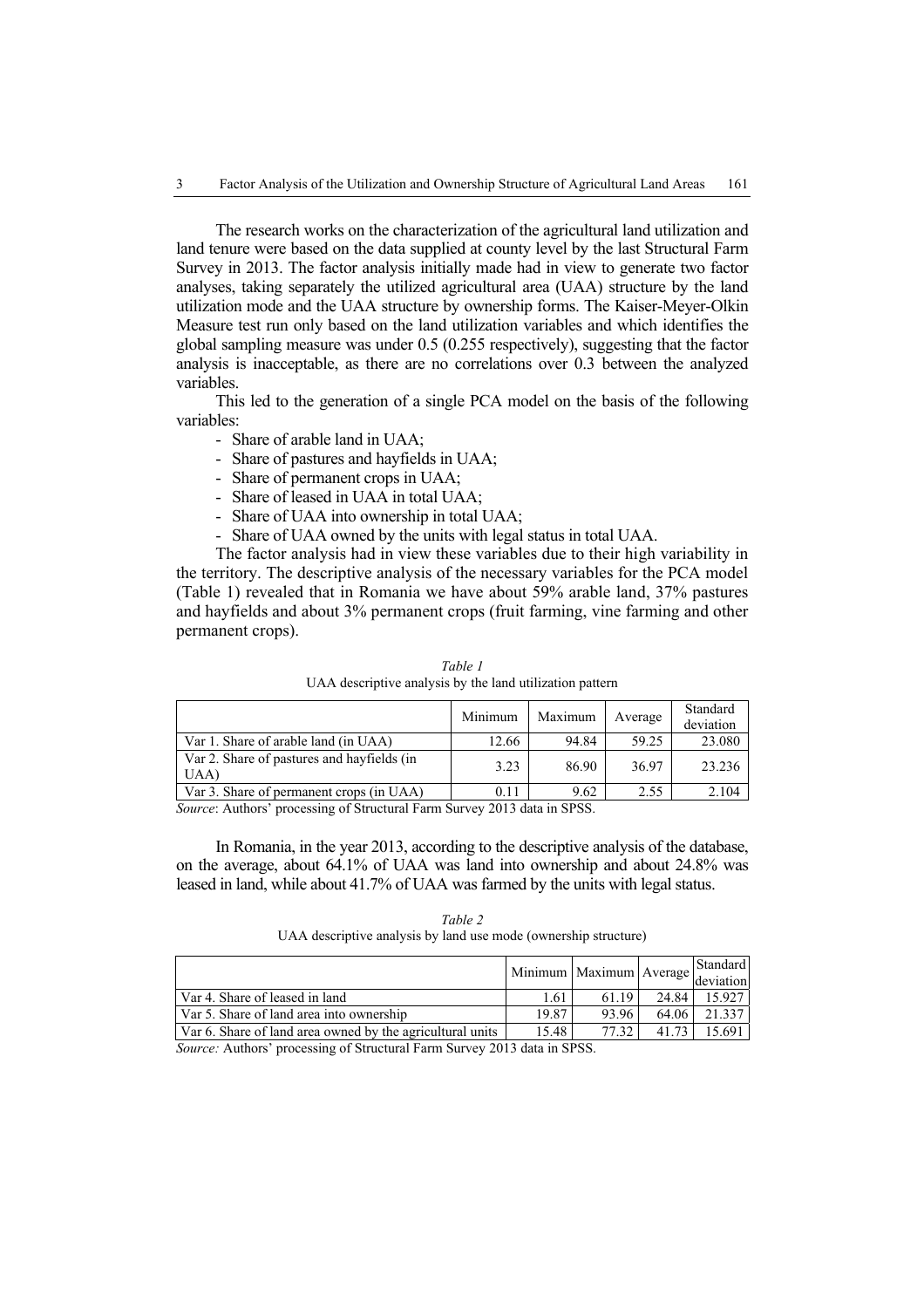# **4. RESULTS AND DISCUSSIONS**

For data comparability purposes, these variables were standardized, obtaining Z score value for each county, after which, by applying the Hull translation, the variables necessary for the PCA model were generated (Table 3).

The Kaiser-Meyer-Olkin Measure test on the global sampling measure is 0.631, which suggests that the analysis is acceptable (Table 4).

| Table 3                                                     |
|-------------------------------------------------------------|
| Z score generation and variable projection (Hull Technique) |

|                 | Z score  |                 |          |          |          |                | Hull Scores * |       |                  |       |       |                  |
|-----------------|----------|-----------------|----------|----------|----------|----------------|---------------|-------|------------------|-------|-------|------------------|
| Counties        | Z1       | $\overline{Z}2$ | Z3       | Z4       | Z5       | Z <sub>6</sub> | Varl          | Var2  | Var <sub>3</sub> | Var4  | Var5  | Var <sub>6</sub> |
| Alba            | $-0.316$ | 0.487           | $-0.213$ | $-0.862$ | 0.891    | $-0.330$       | 45.58         | 56.81 | 47.02            | 37.93 | 62.48 | 45.38            |
| Arad            | 0.258    | $-0.160$        | 0.979    | 0.556    | $-0.486$ | $-0.686$       | 53.61         | 47.76 | 63.71            | 57.78 | 43.19 | 40.39            |
| Arges           | $-0.463$ | 0.605           | $-0.293$ | $-0.346$ | 0.177    | 1.839          | 43.51         | 58.47 | 45.89            | 45.16 | 52.48 | 75.75            |
| Bacău           | $-0.307$ | 0.200           | $-0.671$ | $-0.233$ | 0.178    | 0.166          | 45.7          | 52.8  | 40.61            | 46.73 | 52.49 | 52.33            |
| Bihor           | $-0.225$ | 0.488           | 0.029    | 0.274    | $-0.229$ | $-0.592$       | 46.85         | 56.83 | 50.41            | 53.84 | 46.8  | 41.71            |
| Bistrita-Năsăud | $-1.343$ | 1.359           | $-1.352$ | $-1.413$ | 1.409    | $-0.047$       | 31.19         | 69.03 | 31.07            | 30.22 | 69.73 | 49.34            |
| Botosani        | 0.356    | $-0.540$        | $-0.355$ | 0.648    | $-0.609$ | $-0.867$       | 54.99         | 42.44 | 45.04            | 59.07 | 41.48 | 37.86            |
| Brăila          | 1.031    | $-1.320$        | 1.343    | 1.281    | $-1.194$ | $-0.672$       | 64.43         | 31.52 | 68.8             | 67.93 | 33.28 | 40.6             |
| Brașov          | $-0.396$ | 0.042           | $-0.261$ | $-1.203$ | 1.323    | $-1.065$       | 44.45         | 50.59 | 46.34            | 33.16 | 68.52 | 35.09            |
| Buzău           | 0.766    | $-0.437$        | 0.032    | 0.301    | $-0.369$ | 0.694          | 60.72         | 43.89 | 50.44            | 54.22 | 44.84 | 59.72            |
| Călărași        | 1.827    | $-2.071$        | 2.268    | 1.542    | $-1.452$ | $-0.762$       | 75.58         | 21    | 81.75            | 71.59 | 29.67 | 39.33            |
| Caraș-Severin   | $-1.186$ | 1.236           | 0.591    | $-1.197$ | 1.213    | 0.068          | 33.4          | 67.31 | 58.27            | 33.25 | 66.98 | 50.95            |
| Clui            | $-0.934$ | 0.966           | $-0.812$ | $-0.814$ | 0.870    | $-0.694$       | 36.92         | 63.52 | 38.63            | 38.61 | 62.18 | 40.29            |
| Constanța       | 2.282    | $-1.569$        | 1.132    | 1.130    | $-1.070$ | $-0.350$       | 81.95         | 28.04 | 65.85            | 65.82 | 35.03 | 45.1             |
| Covasna         | $-0.449$ | 0.424           | $-0.718$ | $-0.956$ | 1.050    | $-1.109$       | 43.71         | 55.94 | 39.95            | 36.61 | 64.7  | 34.48            |
| Dâmbovița       | $-0.654$ | 0.307           | $-0.962$ | 0.385    | $-0.528$ | 1.221          | 40.85         | 54.3  | 36.54            | 55.39 | 42.6  | 67.1             |
| Dolj            | 0.229    | 0.182           | $-0.258$ | 1.276    | $-1.253$ | $-0.050$       | 53.2          | 52.55 | 46.39            | 67.87 | 32.46 | 49.29            |
| Galați          | 1.414    | $-1.597$        | 0.478    | 1.097    | $-1.150$ | 0.657          | 69.8          | 27.64 | 56.69            | 65.36 | 33.9  | 59.19            |
| Giurgiu         | 1.059    | $-0.790$        | 0.975    | 1.421    | $-1.367$ | $-0.528$       | 64.83         | 38.94 | 63.66            | 69.9  | 30.86 | 42.61            |
| Gori            | $-1.459$ | 1.401           | $-1.379$ | $-0.816$ | 0.742    | 0.810          | 29.57         | 69.62 | 30.69            | 38.57 | 60.38 | 61.34            |
| Harghita        | $-1.172$ | 1.276           | 0.177    | $-2.019$ | 2.149    | $-1.161$       | 33.59         | 67.87 | 52.48            | 21.74 | 80.09 | 33.74            |
| Hunedoara       | $-1.026$ | 1.158           | $-0.316$ | $-1.507$ | 1.597    | $-0.976$       | 35.64         | 66.21 | 45.57            | 28.9  | 72.36 | 36.34            |
| Ialomița        | 1.651    | $-1.852$        | 1.958    | 1.459    | $-1.361$ | $-0.811$       | 73.11         | 24.07 | 77.41            | 70.42 | 30.94 | 38.65            |
| Iași            | 0.719    | $-0.751$        | 0.149    | 0.469    | $-0.560$ | 0.333          | 60.06         | 39.49 | 52.09            | 56.56 | 42.16 | 54.65            |
| Maramures       | $-1.387$ | 1.374           | $-1.673$ | $-1.676$ | 1.670    | 0.257          | 30.58         | 69.23 | 26.58            | 26.53 | 73.38 | 53.59            |
| Mehedinți       | $-0.986$ | 1.086           | $-1.294$ | 0.377    | $-0.407$ | 0.621          | 36.2          | 65.21 | 31.88            | 55.27 | 44.3  | 58.7             |
| Mures           | $-0.464$ | 0.354           | $-0.710$ | $-0.421$ | 0.477    | $-0.662$       | 43.5          | 54.96 | 40.07            | 44.1  | 56.68 | 40.73            |
| Neamt           | 0.332    | $-0.201$        | 0.147    | $-0.169$ | 0.229    | $-0.982$       | 54.65         | 47.19 | 52.06            | 47.63 | 53.21 | 36.26            |
| Olt             | 0.562    | $-0.486$        | 0.306    | 1.253    | $-1.235$ | $-0.021$       | 57.86         | 43.19 | 54.28            | 67.54 | 32.72 | 49.71            |
| Prahova         | 0.045    | 0.062           | 0.472    | $-0.244$ | 0.100    | 1.219          | 50.63         | 50.86 | 56.61            | 46.58 | 51.4  | 67.07            |
| Sălaj           | $-1.010$ | 0.928           | $-1.122$ | $-0.613$ | 0.534    | 0.727          | 35.86         | 62.99 | 34.29            | 41.42 | 57.48 | 60.18            |
| Satu Mare       | 0.131    | $-0.042$        | $-0.191$ | 0.469    | $-0.490$ | 0.321          | 51.83         | 49.41 | 47.32            | 56.57 | 43.15 | 54.49            |
| Sibiu           | $-0.689$ | 0.213           | $-0.300$ | $-1.085$ | 1.153    | $-0.635$       | 40.36         | 52.98 | 45.8             | 34.81 | 66.15 | 41.12            |
| Suceava         | $-0.904$ | 0.966           | $-1.358$ | $-0.687$ | 0.756    | $-0.866$       | 37.35         | 63.53 | 30.99            | 40.38 | 60.58 | 37.88            |
| Teleorman       | 1.680    | $-1.493$        | 1.408    | 1.291    | $-1.213$ | $-0.668$       | 73.52         | 29.1  | 69.71            | 68.08 | 33.02 | 40.65            |
| Timiş           | 0.631    | $-0.554$        | 1.115    | 0.805    | $-0.735$ | $-0.649$       | 58.83         | 42.24 | 65.61            | 61.26 | 39.71 | 40.92            |
| Tulcea          | 0.885    | $-1.213$        | 1.916    | 0.689    | $-0.649$ | $-0.344$       | 62.4          | 33.02 | 76.83            | 59.64 | 40.91 | 45.18            |
| Vâlcea          | $-1.280$ | 1.234           | $-1.353$ | $-0.903$ | 0.693    | 2.276          | 32.08         | 67.27 | 31.06            | 37.35 | 59.7  | 81.86            |
| Vaslui          | 0.891    | $-1.246$        | 0.471    | 0.635    | $-0.747$ | 0.957          | 62.47         | 32.56 | 56.59            | 58.89 | 39.54 | 63.4             |
| Vrancea         | $-0.100$ | $-0.027$        | $-0.355$ | $-0.194$ | $-0.109$ | 3.360          | 48.6          | 49.63 | 45.03            | 47.29 | 48.48 | 97.03            |

\*Note: Vari=14\*Zscore+50

*Source*: Processing of FSS 2013 data in SPSS.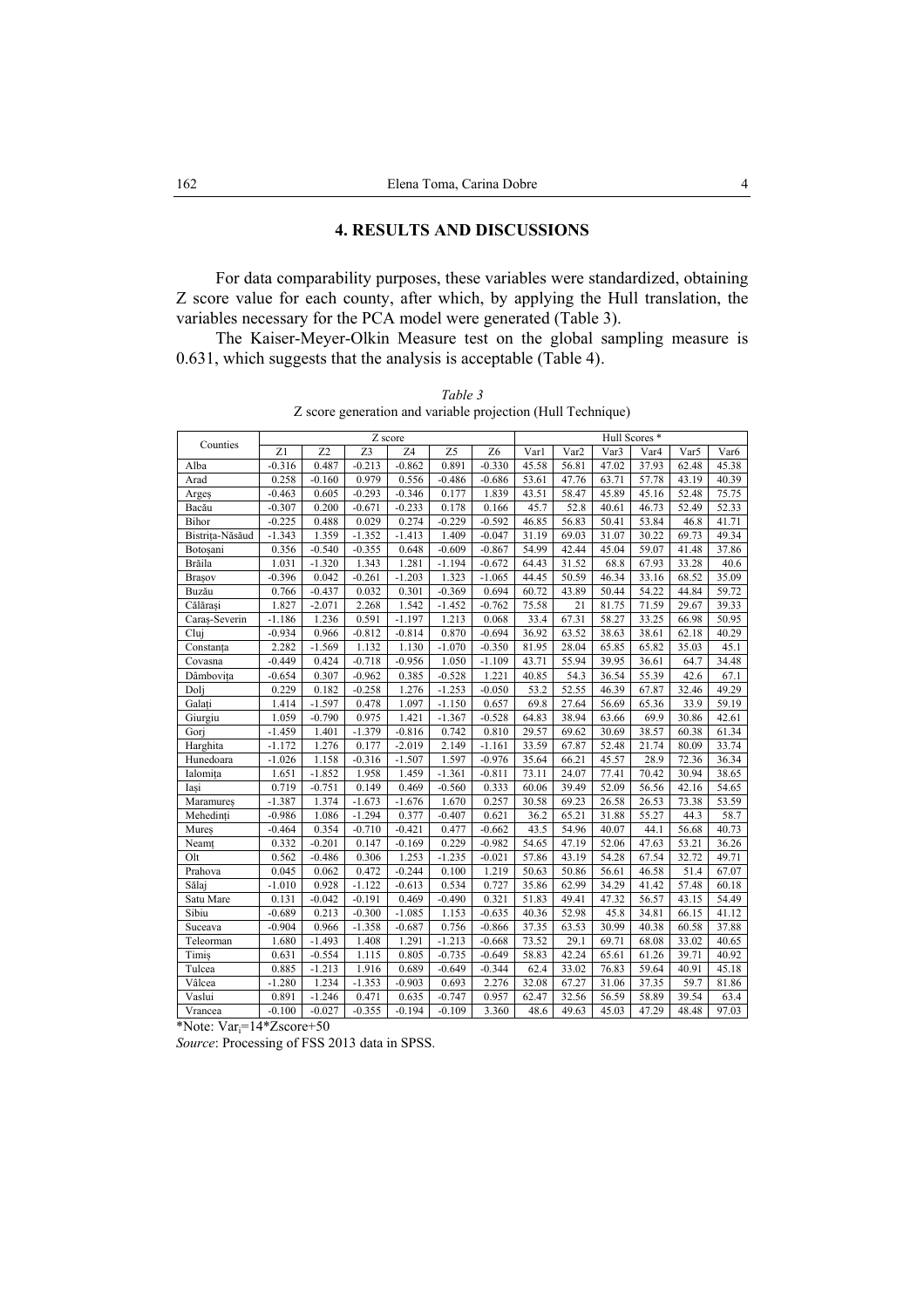|                             |                  |         |         | Communality |                  |         |                  |                      |                        |
|-----------------------------|------------------|---------|---------|-------------|------------------|---------|------------------|----------------------|------------------------|
|                             |                  | Varl    | Var2    | Var3        | Var <sub>4</sub> | Var5    | Var <sub>6</sub> | Initial<br>variables | Extracted<br>variables |
|                             | Var1             | 1.000   | $-973$  | .830        | .860             | $-.841$ | $-.178$          | 1.000                | .947                   |
| Correlations                | Var <sub>2</sub> | $-973$  | 1.000   | $-829$      | $-838$           | .821    | .164             | 1.000                | .927                   |
|                             | Var <sub>3</sub> | .830    | $-.829$ | 1.000       | .663             | $-.628$ | $-311$           | 1.000                | .805                   |
|                             | Var <sub>4</sub> | .860    | $-.838$ | .663        | 1.000            | $-995$  | $-.029$          | 1.000                | .917                   |
|                             | Var5             | $-.841$ | .821    | $-.628$     | $-995$           | 1.000   | $-.067$          | 1.000                | .929                   |
|                             | Var <sub>6</sub> | $-.178$ | .164    | $-311$      | $-.029$          | $-.067$ | 1.000            | 1.000                | .936                   |
| Kaiser-Meyer-<br>Olkin test |                  |         |         |             |                  |         |                  |                      | .631                   |
|                             | Chi-Square       |         | 492.029 |             |                  |         |                  |                      |                        |
| Bartlett test               | df.              |         | 15      |             |                  |         |                  |                      |                        |
|                             | Sig.             |         | .000    |             |                  |         |                  |                      |                        |

*Table 4*  The variable correlation matrix, KMO test, Bartlett test and communalities

 *Source*: Data processing in SPSS.

The Bartlett's sphericity test measuring the difference between the proper correlation matrix and the identity matrix is significant ( $p < 0.001$ ), which permits us to reject the null hypothesis and to conclude that there are correlations within the database opportune for PCA running. The analysis of communalities generated by the PCA analysis reveals that, initialy, 100% of the variance of variables is due to correlations (co-variance) in the database, and after extracting the factors through PCA, these explain about 95% of the Var1 variance, about 93% of the variance of Var2, Var5 and Var6 variables, about 92% of the Var4 variance and 81% of the Var3 variance.

The optimum factorial solution is that with two extracted factors (Table 5). The first factor explains 72.4% of the total common variance of variables and the second factor 18.6%. On a cumulated basis, these two factors explain 91.0% of the total common variance of variables. The rotation of variables through the orthogonal Varimax method makes it possible to notice that the loading is much bigger for the first factor (4.278) compared to the second factor (1.182).

|          |                | Initial Eigen Values |                        |                             |         | saturations            | Extracted sum of the quadratic | Sum of quadratic saturations<br>after factor rotation |                        |                             |
|----------|----------------|----------------------|------------------------|-----------------------------|---------|------------------------|--------------------------------|-------------------------------------------------------|------------------------|-----------------------------|
|          | Component      |                      | $%$ of<br>varianc<br>e | $\frac{0}{0}$<br>Cumulative | Total   | $%$ of<br>varianc<br>e | $\frac{0}{0}$<br>Cumulative    | Total                                                 | $%$ of<br>varianc<br>e | $\frac{0}{0}$<br>Cumulative |
|          |                | 851.161              | 72.378                 | 72.378                      | 851.161 | 72.378                 | 72.378                         | 838.530                                               | 71.304                 | 71.304                      |
|          | $\overline{2}$ | 219.092              | 18.630                 | 91.008                      | 219.092 | 18.630                 | 91.008                         | 231.723                                               | 19.704                 | 91.008                      |
| Initial  | 3              | 71.221               | 6.056                  | 97.064                      |         |                        |                                |                                                       |                        |                             |
|          | 4              | 29.418               | 2.502                  | 99.566                      |         |                        |                                |                                                       |                        |                             |
|          | 5              | 5.073                | .431                   | 99.997                      |         |                        |                                |                                                       |                        |                             |
|          | 6              | .035                 | .003                   | 100.000                     |         |                        |                                |                                                       |                        |                             |
|          |                | 851.161              | 72.378                 | 72.378                      | 4.343   | 72.378                 | 72.378                         | 4.278                                                 | 71.304                 | 71.304                      |
|          | 2              | 219.092              | 18.630                 | 91.008                      | 1.118   | 18.630                 | 91.008                         | 1.182                                                 | 19.704                 | 91.008                      |
| Rotation | 3              | 71.221               | 6.056                  | 97.064                      |         |                        |                                |                                                       |                        |                             |
|          |                | 29.418               | 2.502                  | 99.566                      |         |                        |                                |                                                       |                        |                             |
|          | 5              | 5.073                | .431                   | 99.997                      |         |                        |                                |                                                       |                        |                             |
|          | 6              | .035                 | .003                   | 100.000                     |         |                        |                                |                                                       |                        |                             |

*Table 5*  Factor projection and explained variance of variables

 *Source*: Data processing in SPSS.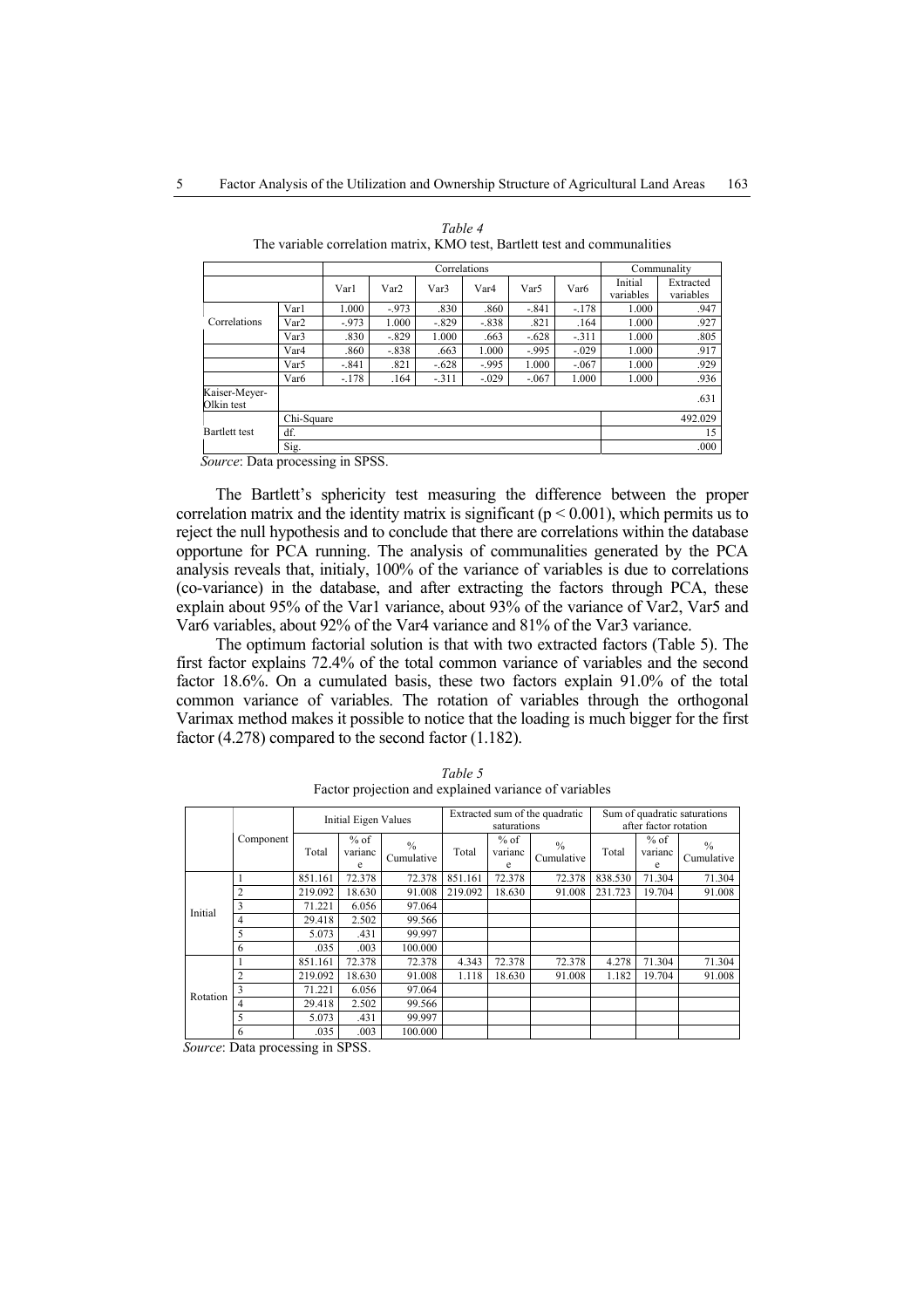After the factor rotation it can be noticed that the variables (Var1) "Share of arable land in UAA", (Var3) "Share of permanent crops in UAA" and (Var4) "Share of leased in UAA in total UAA" strongly and positively correlates with the first factor, while the variables (Var2) "Share of pastures and hayfields in UAA" and (Var5) "Share of UAA into ownership in total UAA" strongly and negatively correlates with the first factor, and (Var6) "Share of UAA owned by the units with legal status in total UAA" strongly and positively correlates with the second factor (Table 6).

|                  |                                                               |           | Rotation |                        |                 | <b>Component Plot in Rotated Space</b> |                           |         |                         |
|------------------|---------------------------------------------------------------|-----------|----------|------------------------|-----------------|----------------------------------------|---------------------------|---------|-------------------------|
|                  |                                                               | Component |          | $1.0 -$                |                 |                                        | $\sqrt{a}$ r6<br>$\circ$  |         |                         |
| Var1             | Share of arable land in UAA                                   | .957      |          | $0.5 -$                |                 |                                        |                           |         |                         |
| Var <sub>2</sub> | Share of pastures and hayfields<br>in UAA                     | $-948$    |          | Component 2<br>$0.0 -$ | Var2<br>$\circ$ |                                        |                           |         | Var4<br>$\circ$         |
| Var <sub>3</sub> | Share of permanent crops in<br><b>UAA</b>                     | .806      |          |                        | Var5<br>$\circ$ |                                        |                           |         | Var1<br>$\circ$<br>Var3 |
| Var <sub>4</sub> | Share of leased in UAA in total<br><b>UAA</b>                 | .955      |          | $-0.5-$                |                 |                                        |                           | $\circ$ |                         |
| Var5             | Share of UAA into ownership in<br>total UAA                   | $-949$    |          | $-1.0 -$               |                 |                                        |                           |         |                         |
| Var <sub>6</sub> | Share of UAA owned by units<br>with legal status in total UAA |           | .967     |                        | $-1.0$          | $-0.5$                                 | 0.0<br><b>Component 1</b> | 0.5     | 1.0                     |

*Table 6*  The structure matrix by the orthogonal rotation of factors

Source: Data processing in SPSS

Factor 1, which includes the highest variability quantity, is directly (positively) and strongly correlated with the percentage of arable land and the leased in area, on one hand, and on the other hand is inversely (negatively) strongly correlated with the percentage of pastures and hayfields and with the area into ownership. The second factor suggests us that the area farmed by the agricultural units represents a distinctive variable in only 19% of cases (counties).

The PCA model generated, as it was shown above, a final solution with two factors (two principal components). By the order of their importance, we have the following variables:

- Var1 Share of arable land in UAA;
- Var4 Share of leased in UAA in total UAA;
- Var3 Share of permanent crops in UAA;
- Var5 Share of UAA into ownership in total UAA;
- Var2 Share of pastures and hayfields in UAA;
- Var6 Share of UAA owned by units with legal status in total UAA.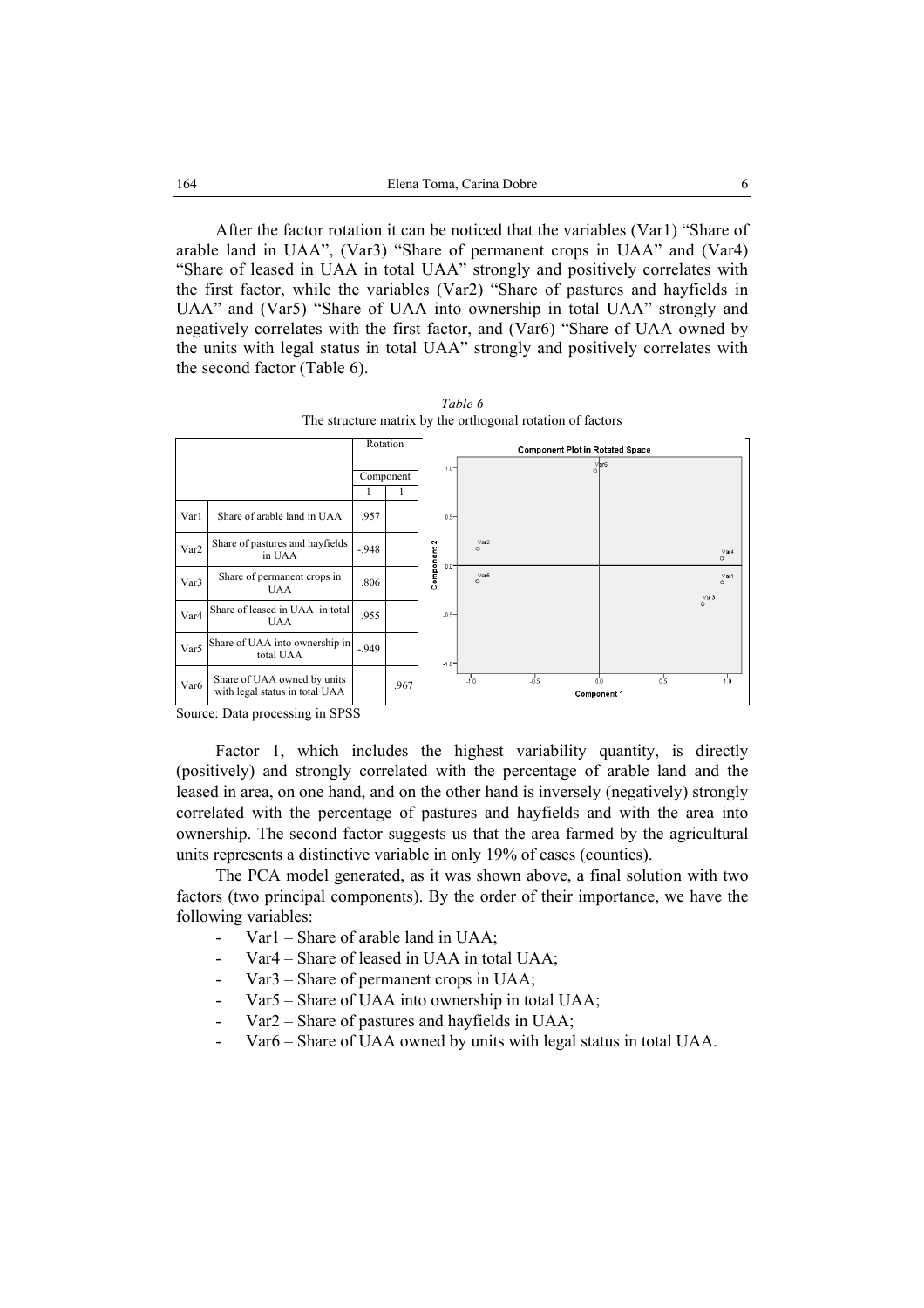Thus, starting from the obtained saturations, the final factors and the aggregated index with regard to the classification of counties are projected, according to the following equations:

AI Structure UAA = Factor 
$$
1 + Factor 2
$$

where:

 Factor 1 = 0.957\*Var1+0.955\*Var4+0.806\*Var3 -0.949\*Var5-0.948\*Var2 Factor  $2 = 0.967*Var6$ 

The projected aggregate index classifies the counties, so that those counties are situated on the first places that have crop production as the main production profile, with high shares of leased in areas and of the utilized areas by the agricultural units. The last places are held by the counties with livestock production as main profile, with high shares of pastures and hayfields and high values of land into ownership (Table 7).

*Table 7* 

Classification of counties by aggregation on factor basis

|                 | Factor 1 | Factor 2 | <b>AI Structure UAA</b> |
|-----------------|----------|----------|-------------------------|
| Călărași        | 158.52   | 38.03    | 196.56                  |
| Ialomita        | 147.43   | 37.38    | 184.81                  |
| Constanța       | 134.54   | 43.61    | 178.15                  |
| Galati          | 116.54   | 57.24    | 173.78                  |
| Teleorman       | 132.63   | 39.31    | 171.94                  |
| <b>Brăila</b>   | 120.52   | 39.26    | 159.78                  |
| Giurgiu         | 113.9    | 41.21    | 155.11                  |
| Vaslui          | 93.26    | 61.31    | 154.57                  |
| Tulcea          | 108.46   | 43.69    | 152.16                  |
| Olt             | 91.63    | 48.07    | 139.70                  |
| Timiş           | 89.96    | 39.57    | 129.53                  |
| Iași            | 76.03    | 52.85    | 128.88                  |
| Vrancea         | 34.91    | 93.83    | 128.74                  |
| Buzău           | 66.39    | 57.75    | 124.14                  |
| Dolj            | 72.49    | 47.67    | 120.16                  |
| Arad            | 71.57    | 39.06    | 110.63                  |
| Satu Mare       | 53.98    | 52.69    | 106.67                  |
| Prahova         | 41.57    | 64.85    | 106.43                  |
| Botoșani        | 65.75    | 36.61    | 102.36                  |
| Dâmbovița       | 29.53    | 64.89    | 94.42                   |
| Arges           | 16.53    | 73.25    | 89.78                   |
| Neamt           | 44.51    | 35.06    | 79.57                   |
| <b>Bihor</b>    | 38.6     | 40.34    | 78.93                   |
| Bacău           | 21.23    | 50.6     | 71.83                   |
| Mehedinți       | 9.27     | 56.76    | 66.03                   |
| Vâlcea          | $-29.02$ | 79.16    | 50.15                   |
| Mures           | 10.16    | 39.39    | 49.54                   |
| Alba            | 4.59     | 43.88    | 48.47                   |
| Sălaj           | $-12.76$ | 58.19    | 45.43                   |
| Sibiu           | $-4.22$  | 39.76    | 35.54                   |
| Caras-Severin   | $-16.7$  | 49.27    | 32.57                   |
| Brașov          | $-1.42$  | 33.93    | 32.51                   |
| Covasna         | $-5.43$  | 33.34    | 27.91                   |
| Gorj            | $-33.42$ | 59.31    | 25.89                   |
| Cluj            | $-15.88$ | 38.96    | 23.08                   |
| Suceava         | $-18.43$ | 36.63    | 18.19                   |
| Hunedoara       | $-33$    | 35.14    | 2.14                    |
| Bistrita-Năsăud | $-47.86$ | 47.71    | $-0.14$                 |
| Maramures       | $-59.24$ | 51.82    | $-7.42$                 |
| Harghita        | $-45.13$ | 32.63    | $-12.51$                |

 *Source*: Data processing in SPSS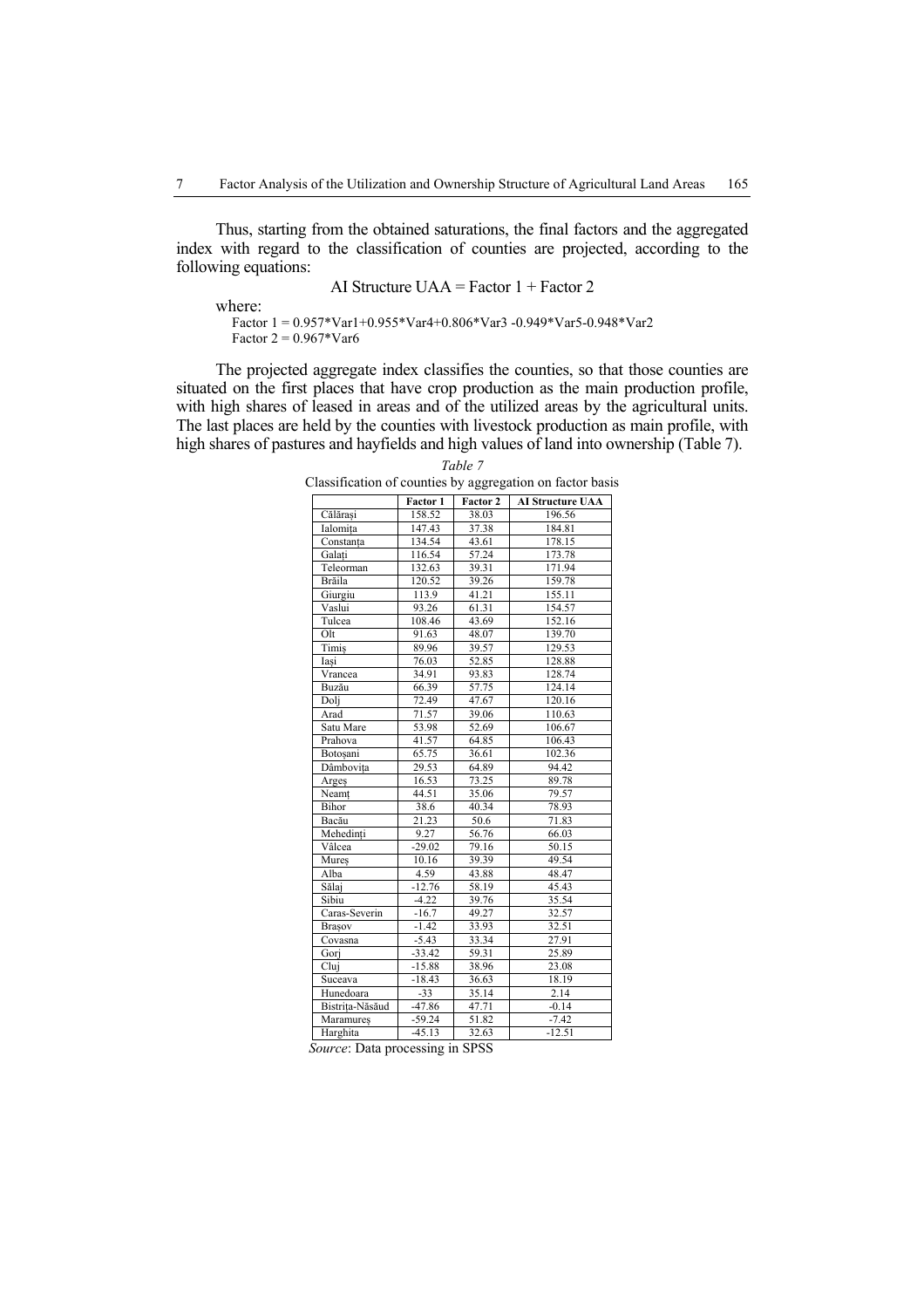The characterization of the types of agricultural regions by the factors delimiting the UAA structure requires their classification into groups with similar characteristics. Thus the projection is continued by the cluster analysis, which permits this grouping, while delimiting the mean characteristics for the projected clusters. The projection based on the *k-means cluster* method permitted the following assessments (Table 8).

| <b>Cluster</b>                                    | Factorial                        | $\mathbf{1}$                        | $\overline{2}$                                                    | 3                                                                                               | $\overline{\mathbf{4}}$                                         | 5                                                                                                      | 6                                                        |
|---------------------------------------------------|----------------------------------|-------------------------------------|-------------------------------------------------------------------|-------------------------------------------------------------------------------------------------|-----------------------------------------------------------------|--------------------------------------------------------------------------------------------------------|----------------------------------------------------------|
| Aggregate<br>index                                | distribution                     | 186.51                              | 161.22                                                            | 119.73                                                                                          | 80.09                                                           | 35.39                                                                                                  | $-4.48$                                                  |
| Scores mean-<br>factor 1                          |                                  | 1.691                               | 1.209                                                             | 0.467                                                                                           | $-0.187$                                                        | $-0.888$                                                                                               | $-1.527$                                                 |
| Scores mean-<br>factor 2                          |                                  | $-0.756$                            | $-0.129$                                                          | 0.434                                                                                           | 0.541                                                           | $-0.164$                                                                                               | $-0.685$                                                 |
| No. counties                                      |                                  | 3                                   | 6                                                                 | 10                                                                                              | 6                                                               | 11                                                                                                     | $\overline{4}$                                           |
| Counties                                          |                                  | Călărasi.<br>Ialomița,<br>Constanta | Galați,<br>Teleorman.<br>Brăila,<br>Giurgiu,<br>Vaslui,<br>Tulcea | Olt, Timis,<br>Iași,<br>Vrancea,<br>Buzău, Dolj,<br>Arad, Satu<br>Mare,<br>Prahova,<br>Botoșani | Dâmbovita,<br>Arges,<br>Neamt,<br>Bihor,<br>Bacău,<br>Mehedinți | Vâlcea, Mureș,<br>Alba, Sălaj,<br>Sibiu, Caras-<br>Severin, Brașov,<br>Covasna, Gorj,<br>Cluj, Suceava | Hunedoara,<br>Bistrița-Năsăud,<br>Maramures,<br>Harghita |
| Share of leased<br>in UAA                         | Fact. 1<br>Positive              | 55.42                               | 43.32                                                             | 30.57                                                                                           | 18.73                                                           | 11.69                                                                                                  | 5.22                                                     |
| Share of arable<br>land (in UAA)                  | influence                        | 91.03                               | 83.93                                                             | 71.58                                                                                           | 60.36                                                           | 39.20                                                                                                  | 21.08                                                    |
| Share of<br>permanent crops<br>(in UAA)           |                                  | 1.20                                | 2.34                                                              | 3.32                                                                                            | 3.35                                                            | 2.27                                                                                                   | 1.54                                                     |
| Share of UAA<br>into ownership                    | Fact. 1<br>Negative              | 25.00                               | 36.83                                                             | 58.19                                                                                           | 72.90                                                           | 80.07                                                                                                  | 91.62                                                    |
| Share of<br>pastures and<br>hayfields (in<br>UAA) | influence                        | 6.90                                | 12.49                                                             | 23.62                                                                                           | 34.72                                                           | 57.46                                                                                                  | 76.61                                                    |
| Share of UAA<br>owned by<br>agricultural<br>units | Fact .2<br>Positive<br>influence | 69.75                               | 58.97                                                             | 44.70                                                                                           | 33.77                                                           | 30.84                                                                                                  | 29.32                                                    |

*Table 8*  Counties grouping by clustering (k-means cluster method)

*Source*: Data processing in SPSS.

The factor analysis of Romania's agriculture by the land utilization mode and ownership permitted the classification of regions into six homogeneous classes, namely (Map 4.1):

**–** *Class I* **V***ery developed crop profile* – agricultural profile based on crop production (around 90% arable land), with specialized agricultural structures (around 70% of UAA farmed by agricultural units) based mainly on leased in land (around 55% of UAA is leased in land) **(Călărași, Constanța, Ialomița)**;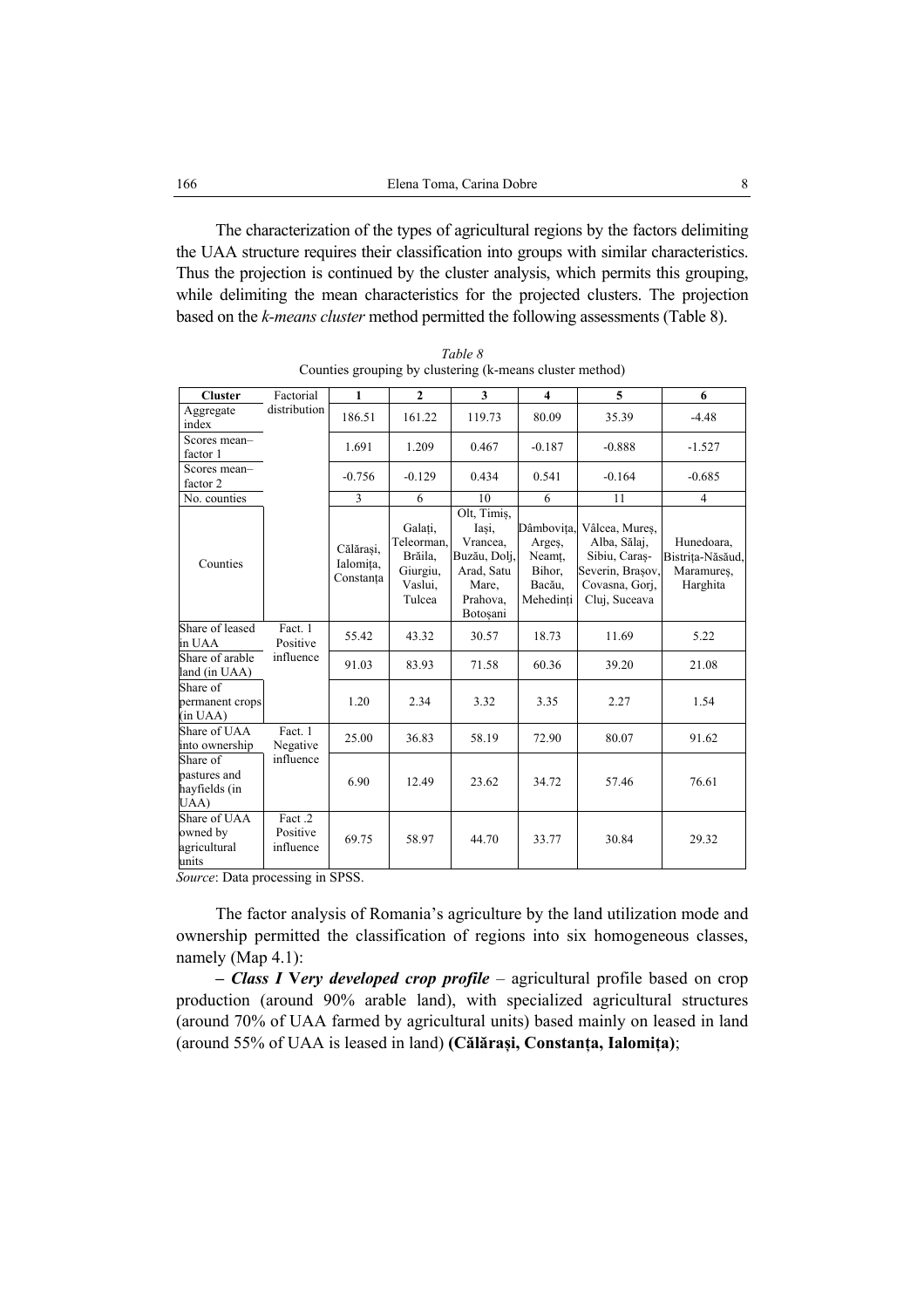**–** *Class II Developed crop profile* – agricultural profile based on crop production (around 80% arable land), with prevailing specialized agricultural structures (around 60% of UAA farmed by agricultural units) based on leased in land and private ownership (around 40% of UAA is leased in land and 40% land into ownership) **(Brăila, Galați, Giurgiu, Teleorman, Tulcea, Vaslui)**;

**–** *Class III Medium crop profile* – agricultural profile based on crop production (around 70% arable land), with agricultural structures mainly consisting of individual farms (only around 45% of UAA is farmed by agricultural units), based on private land into ownership (around 60% of UAA is land into ownership and only 30 % leased in land) (**Arad, Botoșani, Buzău, Dolj, Iași, Olt, Prahova, Satu Mare, Timiș, Vrancea**);

**–** *Class IV Mixed profile* – agricultural profile mainly based on crop production, but also with livestock production (around 60% arable land and 35% pastures and hayfields), with agricultural structures mainly consisting of individual farms (only around 30% of UAA is farmed by agricultural units), based mainly on private ownership (around 80% land into ownership) (**Bacău, Bihor, Dâmbovița, Neamț, Mehedinți**);

**–** *Class V Developed livestock profile* – agricultural profile mainly based on livestock production (around 58% pastures and hayfields), with agricultural structures mainly consisting of individual farms (only about 33% of UAA is operated by agricultural units), mainly based on private ownership (around 73% land into ownership) (Alba, Brasov, Caras-Severin, Covasna, Cluj, Gorj, **Mureș, Sălaj, Sibiu, Suceava, Vâlcea**);

**–** *Class VI Very developed livestock profile* – agricultural profile mainly based on livestock production (around 76% pastures and hayfields), with agricultural structures mostly consisting of individual farms (around 70% of UAA, based mainly on private ownership) (**Bistrița-Năsăud, Harghita, Hunedoara, Maramureș**).

# **5. CONCLUSIONS**

The factor analysis applied at the level of variables specific to the agrarian structure from Romania made it possible for us to draw the following conclusions: the increase of the share of arable land and permanent crops, as well as of the leased in land share leads to the increase of the principal extracted factor; the increase of the land areas under pastures and hayfields and of the land area into ownership leads to the decrease of the principal factor; the increase of the utilized agricultural area by the agricultural units leads to an increase of the second factor and hence to a supplementary increase of the final variation.

The analysis suggests that at country level we have two distinct poles that are represented by extreme patterns in the agricultural land utilization, namely: